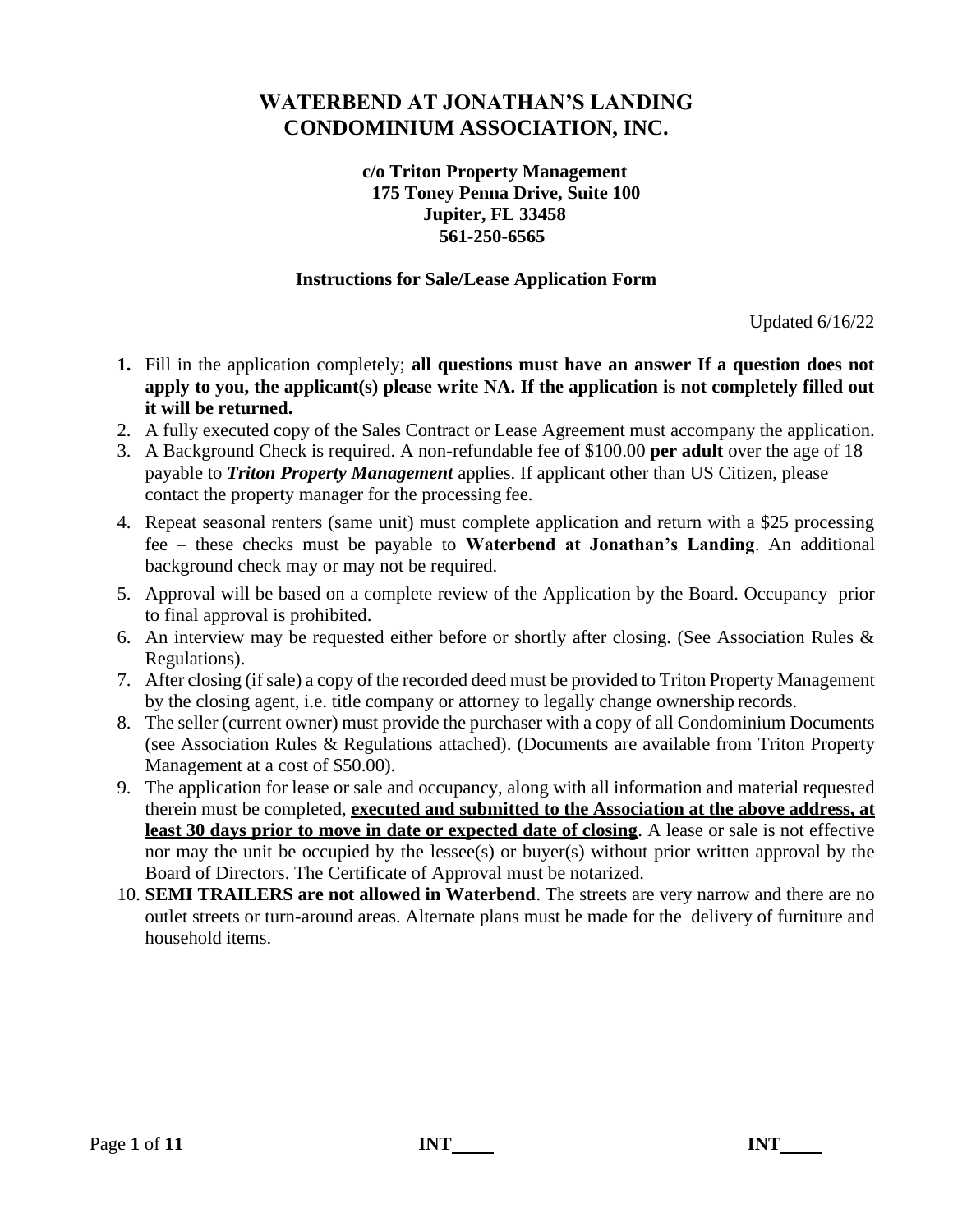I/We understand that this application must be completed in its entirety and declare that the information provided is true and correct. Willful misrepresentation will void any lease, contract or agreement entered into in connection with this application. I/We authorize the Association or its agent(s) to obtain and verify a consumer credit and background reports and understand an investigation may be conducted to determine mode of living, financial ability, personal character and general reputation.

I/We release the Association, their agent(s) and members from any loss, expense or damage which may result directly or indirectly from any information or reports furnished.

| Applicant Signature:    | Date: |
|-------------------------|-------|
|                         |       |
| Co-Applicant Signature: | Date: |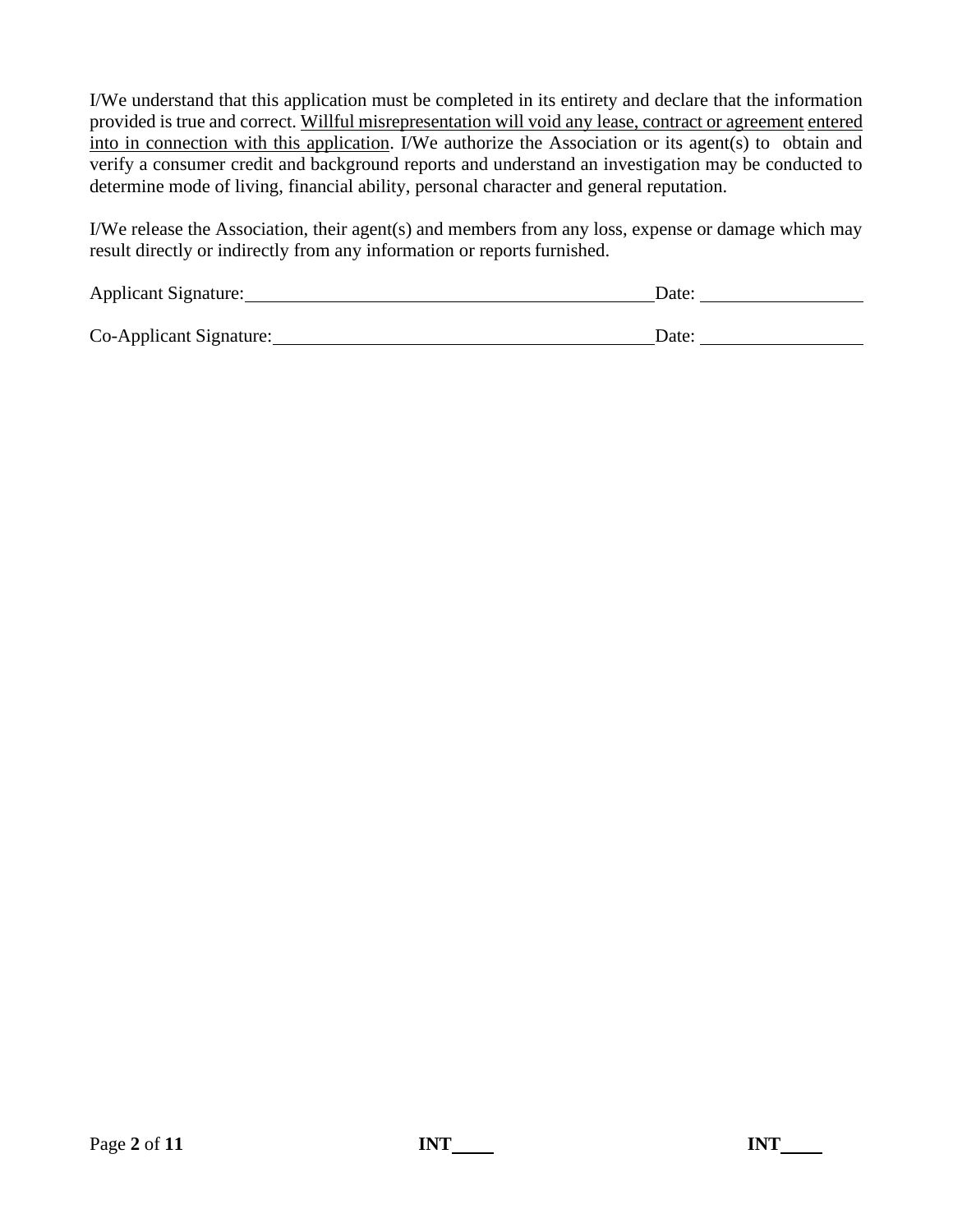|                                                                            | <b>APPLICATION FOR RESIDENCY</b>                                                                        |            |
|----------------------------------------------------------------------------|---------------------------------------------------------------------------------------------------------|------------|
| SALE:                                                                      | <b>RENTAL:</b>                                                                                          |            |
|                                                                            |                                                                                                         |            |
|                                                                            |                                                                                                         |            |
| <b>Current Property Owner Information</b>                                  |                                                                                                         |            |
|                                                                            | Name: Phone: Phone: Phone:                                                                              |            |
| <b>Current Mailing Address:</b>                                            |                                                                                                         |            |
|                                                                            |                                                                                                         |            |
|                                                                            | New Phone Number:                                                                                       |            |
| <b>Applicant(s)</b> Information                                            |                                                                                                         |            |
| Are you Active Military? ______ Yes______No                                |                                                                                                         |            |
|                                                                            | ,我们也不会有什么。""我们的人,我们也不会有什么?""我们的人,我们也不会有什么?""我们的人,我们也不会有什么?""我们的人,我们也不会有什么?""我们的人<br>Name: Phone: Phone: |            |
|                                                                            | Social Security No. Martial Status: Martial Status:                                                     |            |
|                                                                            | Date of Birth: Email Email Email                                                                        |            |
|                                                                            |                                                                                                         |            |
|                                                                            | How long at this address: If less than one (1) year previous address:                                   |            |
| the control of the control of the control of the control of the control of |                                                                                                         |            |
|                                                                            | Co- Applicant's Name: SS No. SS No. SS No. SS No. SS No. SS No. SEMAIL                                  |            |
|                                                                            | Number of People who will occupy the unit: Adults: Children: Children:                                  |            |
|                                                                            |                                                                                                         |            |
|                                                                            |                                                                                                         |            |
| Over 18 must provide SS# and valid identification.                         | Names of Adults (other than the applicants) who will occupy the unit:                                   |            |
|                                                                            | Are there occupants other than the immediate family? Yes______No_________________                       |            |
|                                                                            | If yes, name(s), relationship and age(s): $\qquad \qquad$                                               |            |
| <b>Pets</b>                                                                |                                                                                                         |            |
|                                                                            | Type: Breed: Breed: Breed: Breed: Breed: Breed: Breed: Breed: Breed: 2014                               |            |
|                                                                            |                                                                                                         |            |
|                                                                            | Association Rules limit pets to two(2) which will not exceed thirty (30) pounds at maturity.            |            |
| Page 3 of 11                                                               | <b>INT</b>                                                                                              | <b>INT</b> |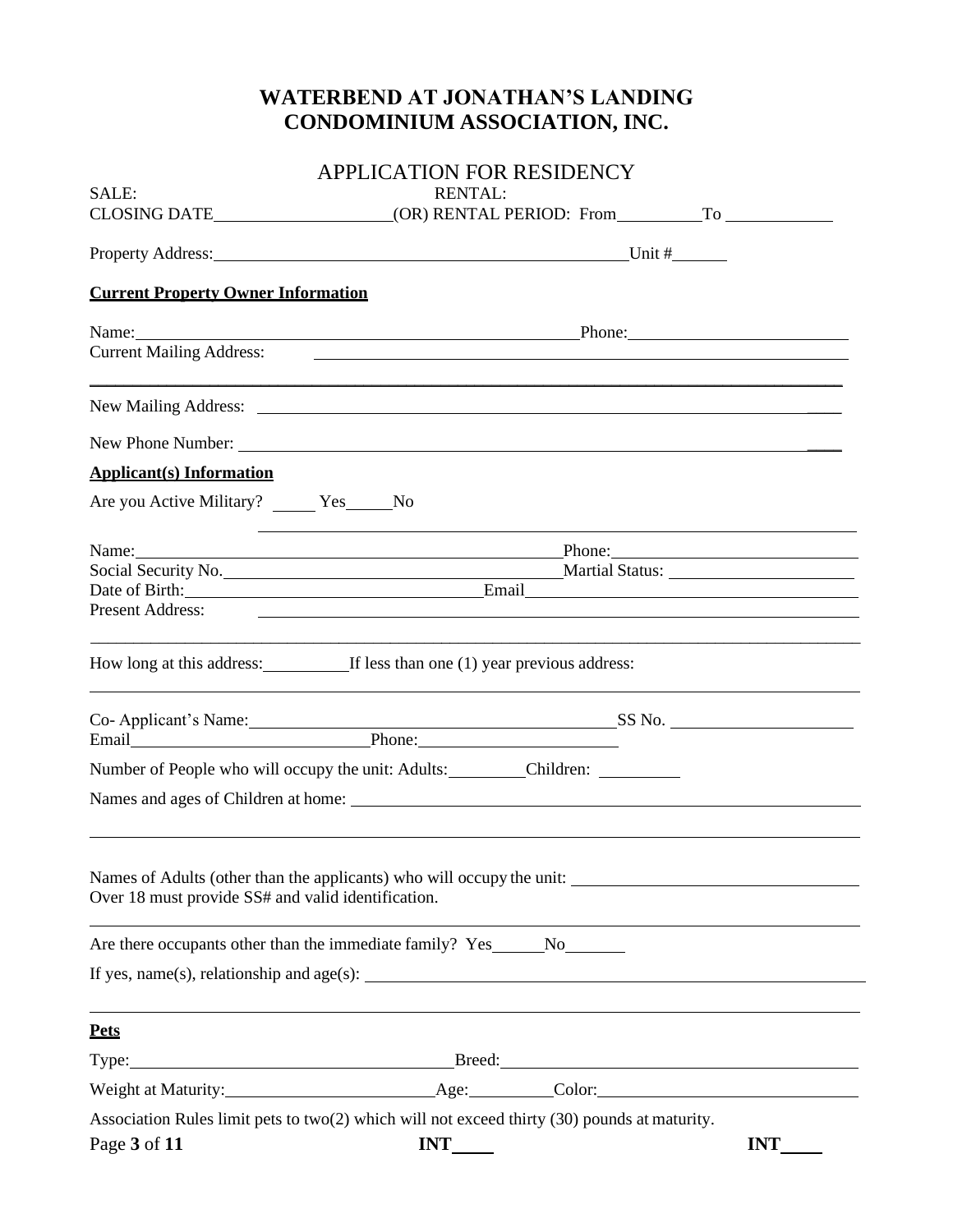## **Residency Application**

#### **Applicant's Employer**

|                                                         |                                                                                                                                         | Name: $\frac{1}{\sqrt{1-\frac{1}{2}}}\left\{ \frac{1}{2}, \frac{1}{2}, \frac{1}{2}, \frac{1}{2}, \frac{1}{2}\right\}$ | Phone:                                                                                                         |                                       |                |
|---------------------------------------------------------|-----------------------------------------------------------------------------------------------------------------------------------------|-----------------------------------------------------------------------------------------------------------------------|----------------------------------------------------------------------------------------------------------------|---------------------------------------|----------------|
|                                                         |                                                                                                                                         | Address: 2008 and 2008 and 2008 and 2008 and 2008 and 2008 and 2008 and 2008 and 2008 and 2008 and 2008 and 20        | How long employed: If less than one (1) year, previous employer:                                               |                                       |                |
|                                                         |                                                                                                                                         |                                                                                                                       |                                                                                                                |                                       |                |
| <b>Automobile Information:</b>                          |                                                                                                                                         |                                                                                                                       |                                                                                                                |                                       | State          |
|                                                         |                                                                                                                                         | Year Make Model                                                                                                       | $\text{Tag}\; \#$                                                                                              |                                       | State Do       |
|                                                         |                                                                                                                                         | you have any of the following: (Check Yes or No)                                                                      |                                                                                                                |                                       |                |
|                                                         | <b>Yes</b>                                                                                                                              | N <sub>0</sub>                                                                                                        |                                                                                                                | <b>Yes</b>                            | N <sub>o</sub> |
| Truck or Van<br>Boat<br>Trailer<br>Camper<br>Motor Home | $\begin{bmatrix} 1 & 1 \\ 1 & 1 \end{bmatrix}$<br>$\begin{bmatrix} 1 & 1 \end{bmatrix}$<br>[1]<br>$\begin{bmatrix} 1 & 1 \end{bmatrix}$ |                                                                                                                       | Commercial Truck or Van<br>Motorcycle or Moped [ ] [ ]<br><b>Recreational Vehicle</b><br><b>Bus</b><br>Jet Ski | $\begin{bmatrix} 1 & 1 \end{bmatrix}$ |                |

No trailers, boats recreational vehicles, habitable vehicles, trucks, Hummer type vehicles, limousines or vehicles of any kind which are used for and/or display any commercial purposes may be kept, stored or parked on the property overnight, except in the garage of the unit owner to whom the vehicle belongs. Vans or trucks belonging to vendors who are servicing the property and units during the daylight business hours are exempt from this regulation. (No. 3 of the Association Rules & Regulations).

### **Other Information**

| Have you ever been convicted of a felony? | If yes, explain   |
|-------------------------------------------|-------------------|
| Have you ever been evicted before?        | If yes, where/why |
| Have you ever refused to pay rent?        | If yes, where/why |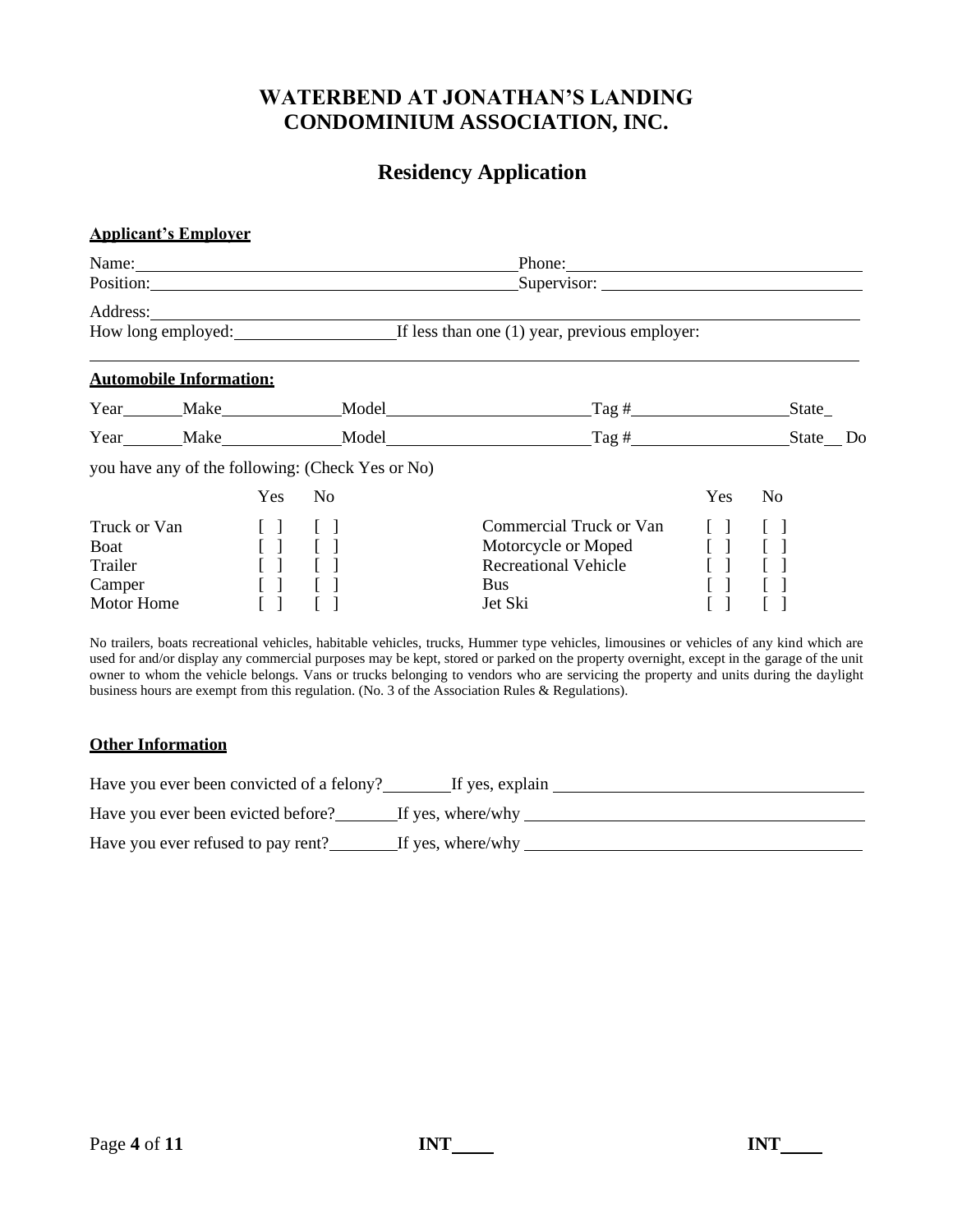#### Agent Information

Name of Real Estate Company representing you:

Name of Agent: Agent's Phone No:

Name of Closing Agent, i.e. Title Company or Attorney and Phone No.: \_\_\_\_\_\_\_\_\_\_\_

### Acknowledgements

### **BUYER(S):**

I/We acknowledge that I/We, as buyer(s), have received and read the following:

- 1. Waterbend at Jonathan's Landing Condominium Association, Inc. Documents.
- 2. Waterbend Association Rules & Regulations pages  $1 6$ .
- 3. Frequently asked Questions and Answers Sheet.
- 4. Waterbend Association Annual Budget

### **LESSEE(S):**

I/We acknowledge, as Lessee(s), that I/We have received, read and understand the following:

- 1. Waterbend at Jonathan's Landing Condominium Association, Inc.
- 2. Waterbend Association Rules & Regulations pages 1 -6.
- 3. Have signed the Acknowledgement on this page.

### **THIS APPLICATION PACKAGE FOR SALE/LEASE IS EXECUTED BY THE PARTIES ON THE DATES SPECIFIED BELOW. IF ANY PARTY DOES NOT UNDERSTAND THIS APPLICATION, THE PARTY IS ENCOURAGED TO SEEK LEGAL ASSISTANCE.**

I/We declare the above information submitted on pages 1 -4, to be true and correct.

Applicant's Signature Date

Print Name

 $\overline{\text{Co-Application}}$ 's Signature Date

Print Name

ATTENTION APPLICANT: Attachments required to be submitted with this Application

- 1. Signed Sales Contract or Lease
- 2. A non-refundable fee of \$100.00 **per adult** over the age of 18 payable to *Triton Property Management.*
- 3. Signed copy of Association Rules & Regulations, pages 1 -6 for the Unit File. NOTE: The Acknowledgement on page 4 must be signed by both owner applicants.

Completed applications and checks should be sent to:

**Triton Property Management: 175 Toney Penna Drive, Suite 100 Jupiter, FL 33458 Any questions please contact Triton Property Management at 561-250-6565**

Page **5** of **11 INT INT**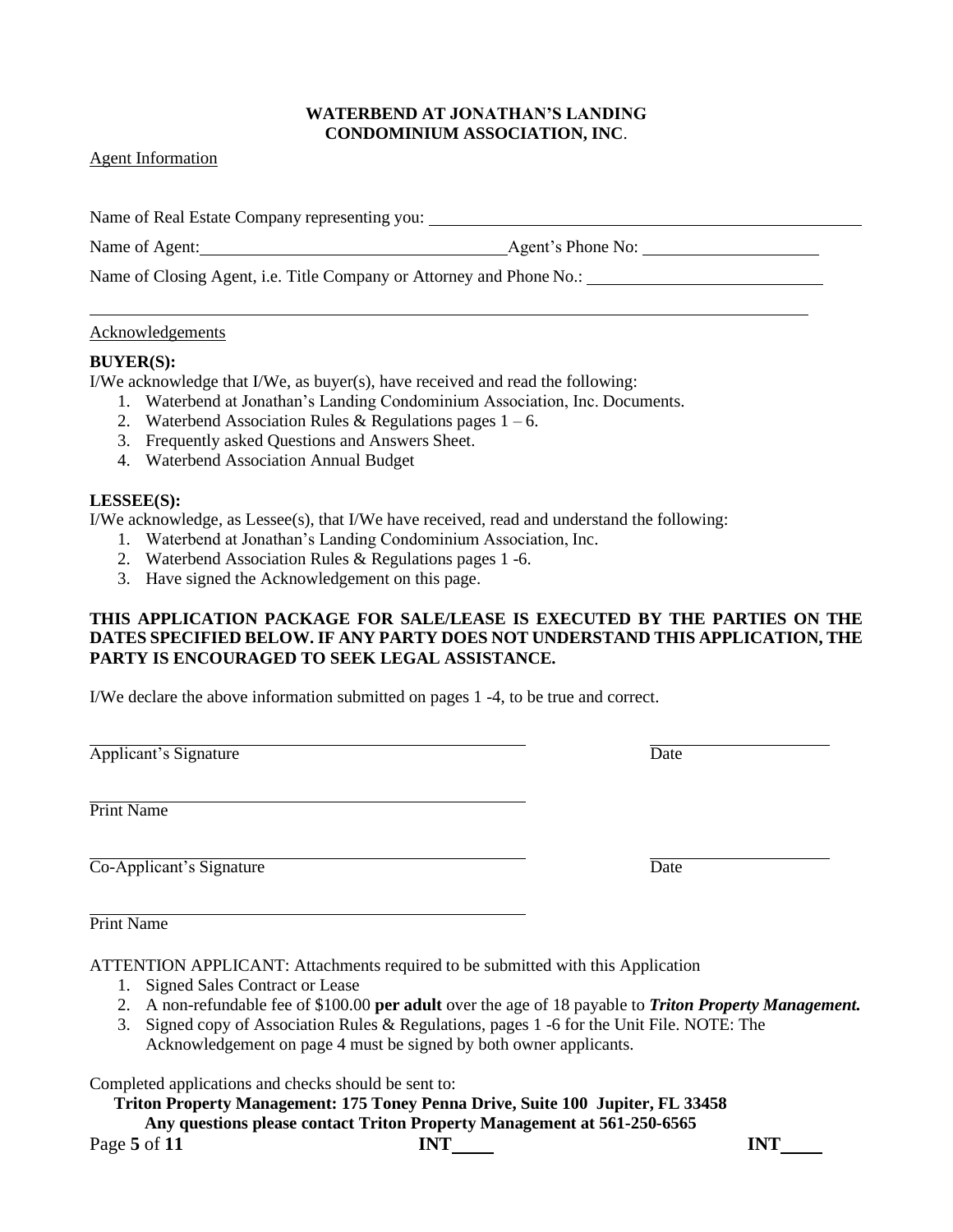## **Triton Property Management 175 Toney Penna Drive, Suite 100 Jupiter, FL 33458 561-250-6565**

Sale/Lease Application Address:

### **DISCLOSURE AND AUTHORIZATION FOR CONSUMER AND/OR INVESTIGATIVE CONSUMER REPORT**

### Company Name: **TRITON PROPERTY MANAGEMENT**

### **Community** Community

In connection with your application and/or employment with above listed Company (hereinafter the Company") this notice is provided to inform you that a "consumer report" and/or "investigative consumer report," as defined by the Fair Credit Reporting Act (15 U.S.C. § 1681), may be obtained from a consumer reporting agency for employment purposes. These reports may include information about your character, general reputation, personal characteristics and mode of living, whichever are applicable. The report may also contain information about you relating to criminal history, credit history, motor vehicle records such as driving records, workers' compensation claims (post job offer, or conditional job offer), verification of education or employment history, social media or other background checks. They may involve personal interviews with sources such as your neighbors, friends or associates. You have the right, upon written request made within a reasonable time after receipt of this notice, to request disclosure of the nature and scope of any investigative consumer report to the Company and National Crime Search, Inc., 3452 E. Joyce Blvd., Fayetteville, AR 72703 – 888-527-3282. For information about National Crime Search, Inc.'s privacy practices see [www.nationalcrimesearch.com. T](http://www.nationalcrimesearch.com/)he scope of this notice and authorization is not limited to the present and, if you are hired, will continue and allow the Company to conduct future background screenings for retention, promotion or reassignment, unless revoked by you in writing. The Company also reserves the right to share your report with any third-party for whom you will be placed to work with as a representative of the Company.

#### *Acknowledgement and Authorization*

You hereby authorize the obtaining of a consumer report and/or investigative consumer report at any time after receipt of this authorization by the Company, and if you are hired, throughout your employment, as permitted by law. You also confirm your understanding and provide consent for this report to be shared with a third-party for whom you may be placed to work as a representative of the Company, if applicable.

| Signature                                        | Date                      |                     |
|--------------------------------------------------|---------------------------|---------------------|
| <b>Full Legal Name</b>                           | <b>Other Former Names</b> |                     |
| Address                                          | City, State               |                     |
| Zip<br>County                                    | Date of Birth**           | SS#                 |
| Name on Driver License (if different than above) | Driver License #          | <b>State Issued</b> |
| Contact #                                        | Email:                    |                     |

**\*\*This information will be used for background screening purposes only and no other purpose.**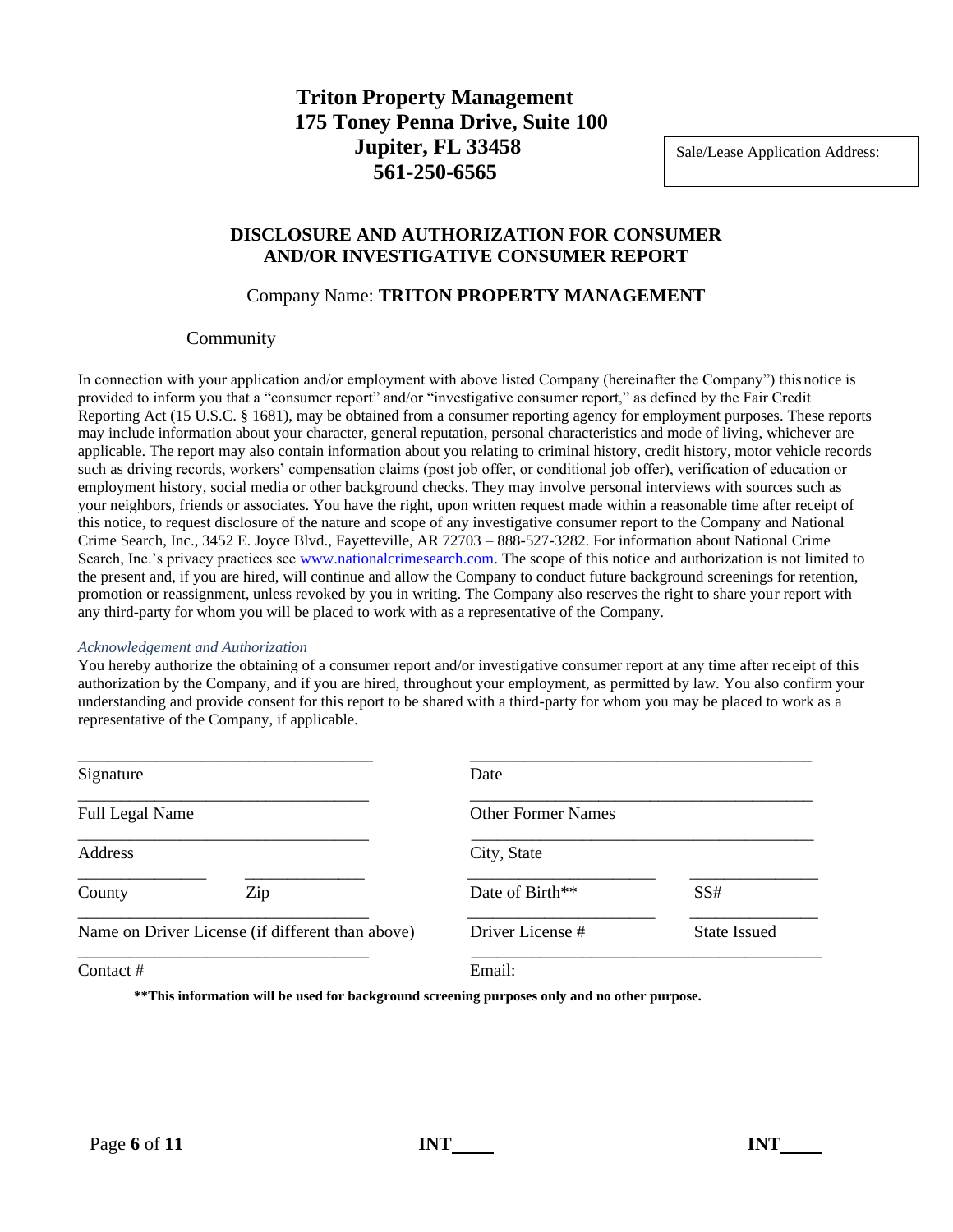## **Triton Property Management 175 Toney Penna Drive, Suite 100 Jupiter, FL 33458 561-250-6565**

Sale/Lease Application Address:

### **DISCLOSURE AND AUTHORIZATION FOR CONSUMER AND/OR INVESTIGATIVE CONSUMER REPORT**

### Company Name: **TRITON PROPERTY MANAGEMENT**

### **Community** Community

In connection with your application and/or employment with above listed Company (hereinafter the Company") this notice is provided to inform you that a "consumer report" and/or "investigative consumer report," as defined by the Fair Credit Reporting Act (15 U.S.C. § 1681), may be obtained from a consumer reporting agency for employment purposes. These reports may include information about your character, general reputation, personal characteristics and mode of living, whichever are applicable. The report may also contain information about you relating to criminal history, credit history, motor vehicle records such as driving records, workers' compensation claims (post job offer, or conditional job offer), verification of education or employment history, social media or other background checks. They may involve personal interviews with sources such as your neighbors, friends or associates. You have the right, upon written request made within a reasonable time after receipt of this notice, to request disclosure of the nature and scope of any investigative consumer report to the Company and National Crime Search, Inc., 3452 E. Joyce Blvd., Fayetteville, AR 72703 – 888-527-3282. For information about National Crime Search, Inc.'s privacy practices see [www.nationalcrimesearch.com. T](http://www.nationalcrimesearch.com/)he scope of this notice and authorization is not limited to the present and, if you are hired, will continue and allow the Company to conduct future background screenings for retention, promotion or reassignment, unless revoked by you in writing. The Company also reserves the right to share your report with any third-party for whom you will be placed to work with as a representative of the Company.

#### *Acknowledgement and Authorization*

You hereby authorize the obtaining of a consumer report and/or investigative consumer report at any time after receipt of this authorization by the Company, and if you are hired, throughout your employment, as permitted by law. You also confirm your understanding and provide consent for this report to be shared with a third-party for whom you may be placed to work as a representative of the Company, if applicable.

| Signature                                        | Date                      |                     |
|--------------------------------------------------|---------------------------|---------------------|
| <b>Full Legal Name</b>                           | <b>Other Former Names</b> |                     |
| Address                                          | City, State               |                     |
| Zip<br>County                                    | Date of Birth**           | SS#                 |
| Name on Driver License (if different than above) | Driver License #          | <b>State Issued</b> |
| Contact #                                        | Email:                    |                     |

**\*\*This information will be used for background screening purposes only and no other purpose.**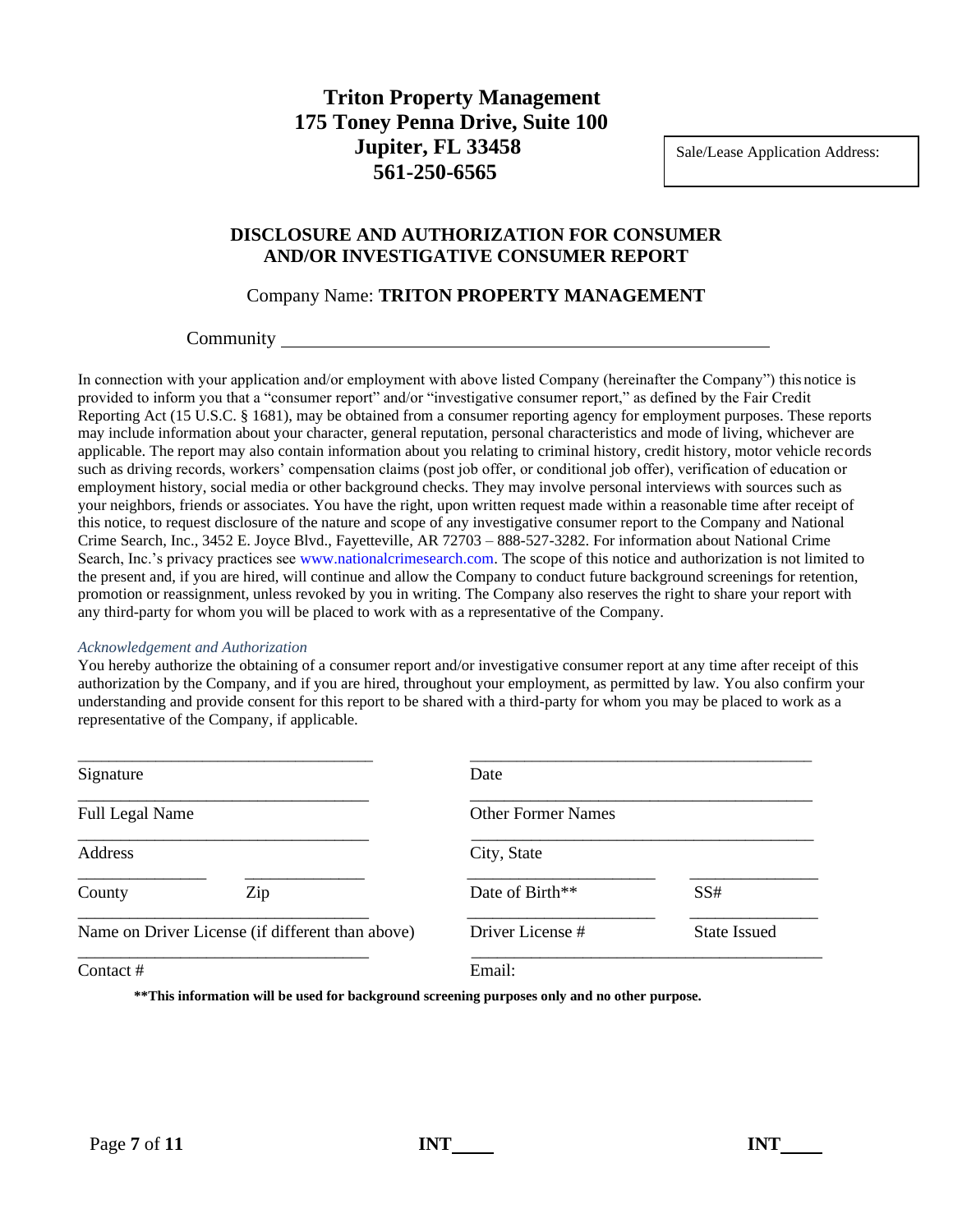# WATERBEND AT JONATHAN'S LANDING Rules & Regulations *Revised July 24, 2020*

The following Rules & Regulations shall be in effect until amended by the Board of Directors and shall apply to and be binding upon all Unit Owners. The Unit Owners shall at all times obey said Rules & Regulations and shall use their best efforts to see that they are faithfully observed and be responsible for their families, guests, invitees, servants, lessees and persons over whom they exercise control and supervision. Failure to follow the below Rules and Regulations will result in fining proceedings being initiated on the Unit Owner as outlined in the Association Documents.

**(1) Owner is responsible for maintaining the interior of their unit. Any changes to exterior features such as, but not limited to, screening, screen frames and enclosures, glass frames and enclosures, lanai frames, screens, and glass, garage doors, front doors, and sheds must be approved by the Waterbend Board and the JL DCB.**

**(2) All second floor Units must have eighty percent (80%) of the total floor area covered with carpeting, either wall-to-wall or area rugs, or other sound-deadening materials installed in accordance with specifications adopted by the Board of Directors. Any hard surface flooring to be installed must be authorized using the Waterbend Hard Surface Flooring Application.**

**Initial here \* \***

\*By initialing this section you fully understand that failure to follow the hard flooring application process may result in the Waterbend Association Board of Directors taking any and all actions necessary to remedy the situation, including, but not limited to, the removal of such flooring at the owners' expense.

**3) SEMI TRAILERS are not allowed in Waterbend at anytime. When moving in or out, the largest truck our road will accommodate is a 26' Box Truck, with a Gross Vehicle Weight of 20,000 lbs. maximum. Moving in or out arrangements must be planned in advance, taking this Regulation into consideration.**

### **Initial here**

(4) The sidewalks, entrances, and the common elements must not be obstructed or used for any purpose other than ingress and egress to and from the buildings. Owner's personal property or any other object may not be stored on any part of the common elements of the Association.

(5) The personal property of all Owners shall be stored within their Units or storage area.

(6) No garbage containers, supplies, milk cartons, potted plants, or other articles shall be kept on or placed where visible from the common elements, nor shall any linens, cloth, clothing, rugs, mops or laundry of any kind or other articles be shaken or hung from the windows, patios, or doors or be exposed on any part of the common elements. The common elements and patios shall be kept free of rubbish, debris and unsightly materials. Notwithstanding the foregoing, potted plants may be placed in the courtyard areas upon written permission of the

Page **8** of **11 INT INT**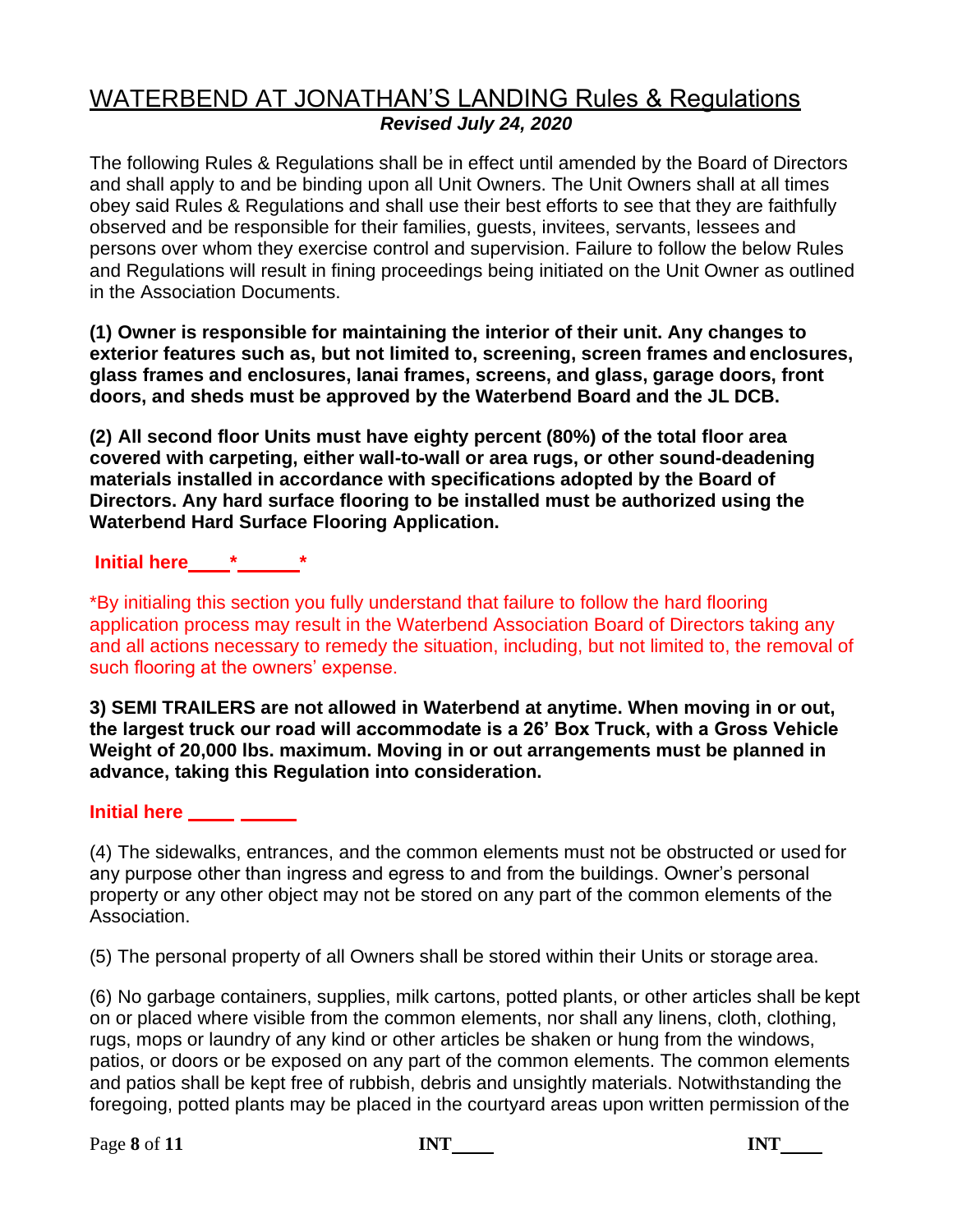Board of Directors. Potted plants may not be placed beyond the brown patio bricks on end Units.

(7) Trash and recyclables can only be placed curbside after sunset of the evening before pickup. All trash must be contained in plastic bags and must be deposited in plastic garbage cans with tight fitting locking lids. Trash and recyclable containers when not at curbside awaiting pickup must be stored out of sight from the street and may not be stored in any of the common areas. All containers must be clearly marked with the applicable Unit number.All empty trash and recyclable containers shall be removed from curbside no later than midnight on the day of pick up. Notwithstanding the foregoing, trash and recyclables may be placed in plastic bags without placing them in plastic garbage cans for pickup provided that the plastic bags are properly sealed and placed at the curbside of the Unit on the day of trash pickup. The Unit Owner is responsible for, and will promptly, remove any of the Unit Owner's garbage from the curbside, the street, common areas or another Unit Owner's property, which spills because of a broken or torn plastic garbage can or plastic bag of the Unit Owner.

(8) In order to maintain proper security and safety conditions, no "on street" parking is permitted. The only exception to this rule would be for a short period of time (2-3 hours) when entertaining guests. No trailers, boats, recreational vehicles, habitable vehicles, trucks, pickup trucks, hummer type vehicles, limousines or commercial vehicles of any kind (a commercial vehicle is any vehicle which is used for and/or displays any commercial purposes) may be kept, stored, or parked on the property except in the garage of the Unit Owner to whom the vehicle belongs. Vans or trucks belonging to vendors who are servicing the condominium property and Units may be parked on the property from 8:00 AM to 5:00 PM on weekdays. In the event of an emergency, vans or trucks belonging to vendors may park on the property after the authorized hours while performing such services. **SEMI TRAILERS are not allowed in Waterbend at anytime.** Moving in or out arrangements must be planned in advance, taking this Regulation into consideration. Golf carts must be stored in the assigned golf cart space. Bicycles, scooters and similar items must be stored in the garage or storage unit of the Owner to whom it belongs.

(9) No Unit Owner, family member, guest, invitee, servant, lessee or any resident shalldirect, supervise, or in any manner attempt to assert any control over the employees, contractors or vendors of the Association or Jonathan's Landing POA.

(10) Domestic help, contractors or vendors of the Unit Owners may not gather or lounge on the common elements, including but not limited to the pool, pool deck, boardwalk and gazebos.

(11) The parking facilities shall be used in accordance with the regulations adopted by the Board of Directors. No vehicle which cannot operate on its own

power or that is without a valid license plate and current sticker, shall remain on the condominium property for more than 24 hours and no repair of vehicles shall be made on the condominium property except for tire changing, windshield replacement, or battery replacement. No vehicle shall remain parked in front of the garage door at any Unit other than on a temporary basis, and the garage door must remain closed when not in use. There shall be no additional parking for guest use, other than the one (1) designated parking space per unit which shall be used by only one (1) vehicle at any time, and the use of any tarps or

**Page 9** of **11 INT INT INT**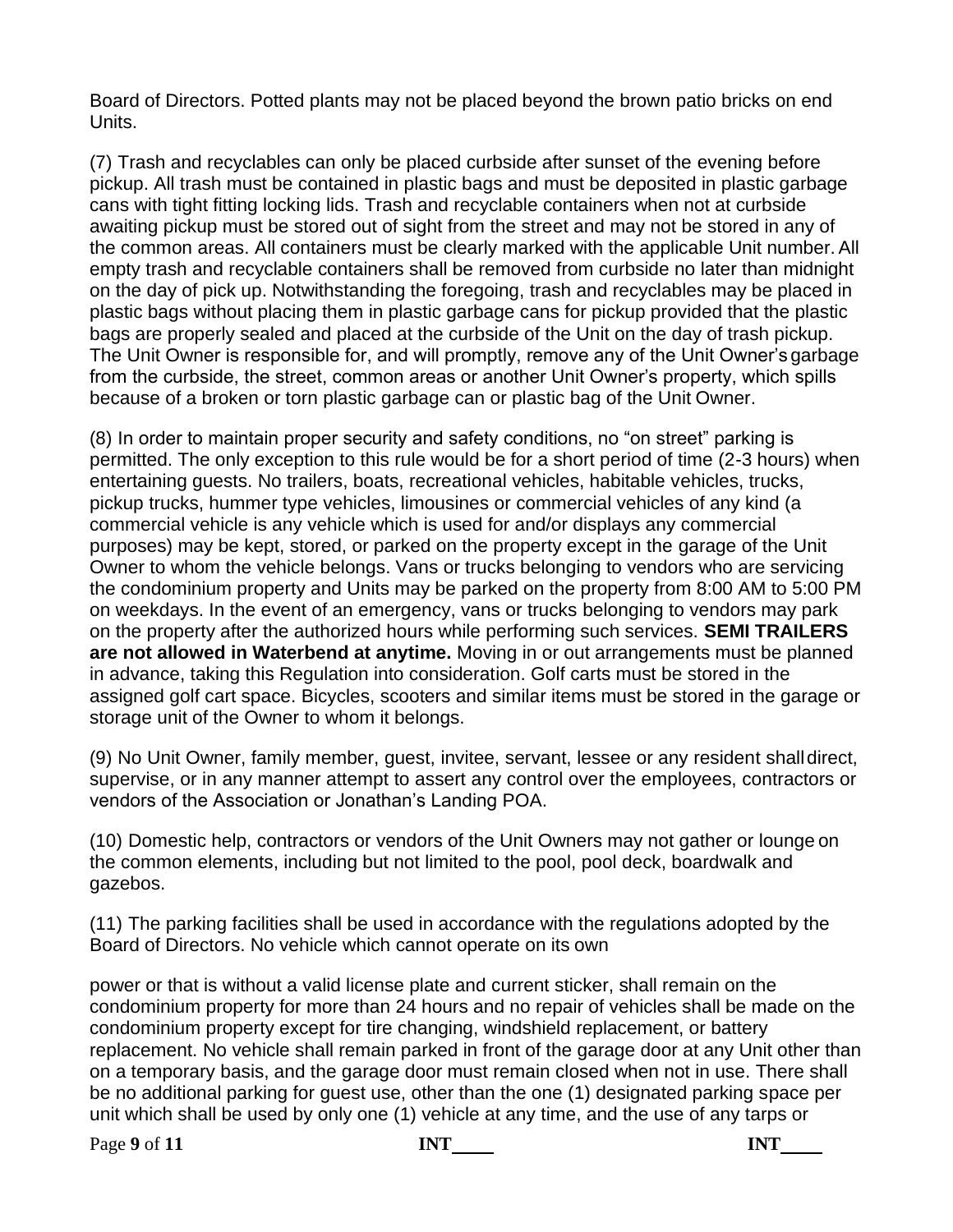vehicle covers are prohibited.

(12) No Unit Owner, guest, lessee or resident shall make any disturbing noises in his or her Unit or permit any family member, servants, employees, agents or visitors to do anything that will interfere with the rights, comforts, or conveniences of the other Unit Owners. No Unit Owner shall play or operate a phonograph, television, radio, musical instrument, compact disk player, DVD player or sound amplifier in his or her Unit in such a manner as to disturb or annoy other occupants of the condominium. No Unit Owner shall conduct, or permit to be conducted, vocal or instrumental instruction at any time for compensation.

(13) No sign, advertisement, notice or other lettering shall be exhibited, displayed, inscribed, painted or affixed on or upon any part of the unit or condominium property by any Unit Owner or occupant.

(14) No awning, canopy, shutter or other projection shall be attached to or placed upon the outside walls or roof of a building without the prior written consent of the Board of Directors and the J.L. POA. DCB. Storm shutters of a type approved by the Board and the J.L. POA.DCB. will be permitted upon prior approval of the Board of Directors and the J.L.POA.DCB.

(15) No window treatments may be installed that the side visible from the outside is other than white, off-white or light beige without the prior written approval of the Board and J.L. POA.DCB.

(16) Unit Owners must provide the Association with a key to their Unit. The Association has a right to enter Units for maintenance purposes, rodent and pest control services and in emergencies for the safety and protection of the building.

(17) Complaints regarding the service to the Unit, common areas or rules violations shall be made in writing to the Board. Unsigned complaints will be disregarded.

(18) No flammable, combustible or explosive fluid, chemical or substance shall be kept in any Unit, golf cart shelter or on the common areas, except such as are required for normal household use and are kept inside the Unit.

(19) Owners not in residence during hurricane season must prepare the Unit by taking the following steps: (a) remove all furniture and other items from the porch or patio prior to departures; (b) designating a responsible firm or an individual to care for the Unit should it suffer hurricane or wind damage and (c) furnish the Association (by notifying the Management firm) the name of the firm or individual. Such firm or individual shall contact the Association for approval to install or remove hurricane protection, which shall be only thetype approved by the Board of Directors.

(20) Food and beverage may not be consumed outside of the Unit except in such areas as may be designated by the Board of Directors of the Association.

(21) Any type of reflective film or coating to any window, glass door or glazed surface of any structure visible from the outside is prohibited.

Page 10 of 11 **INT INT** (22) Portable free-standing and tabletop electric barbecue grills and other similar electric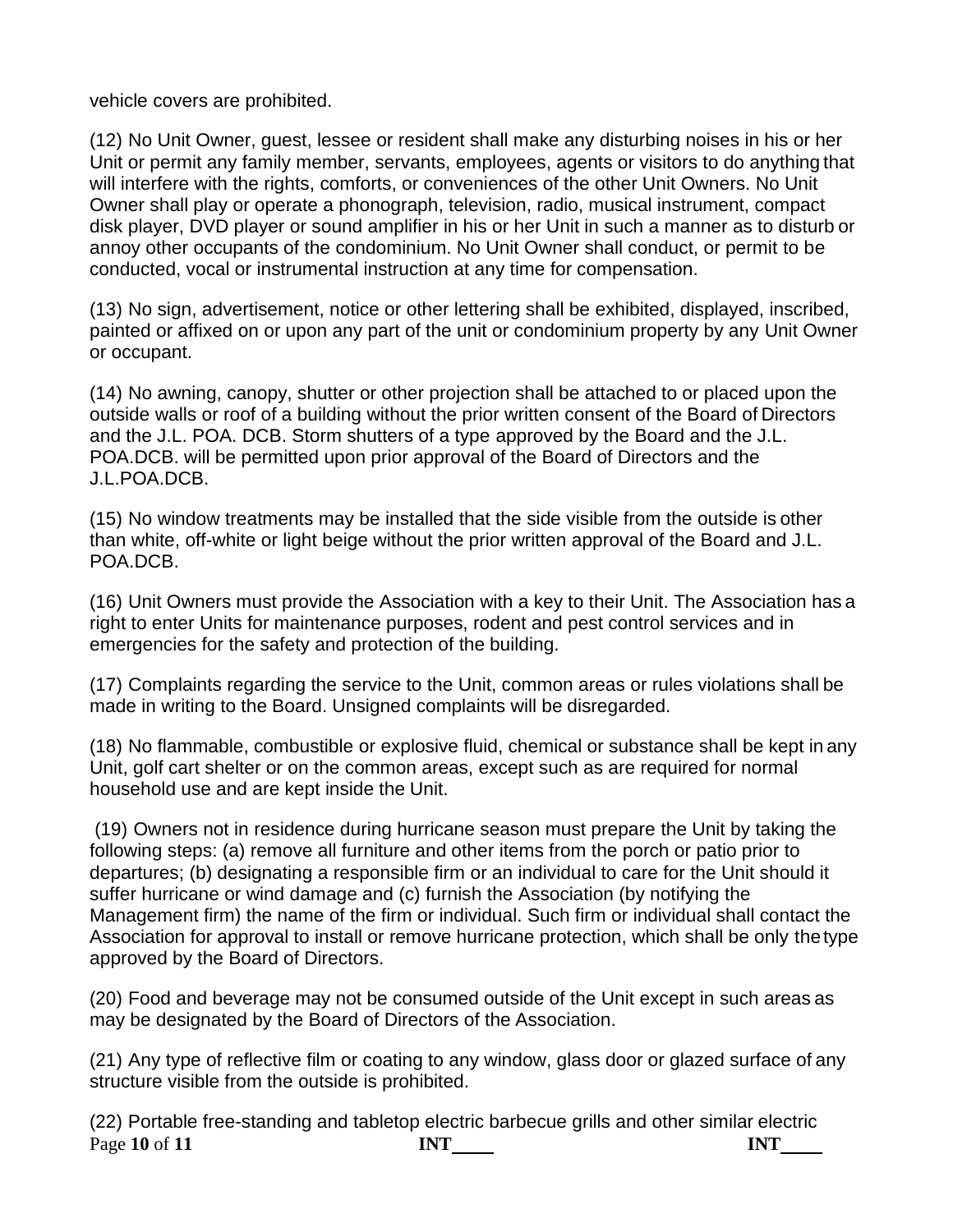appliances shall be permitted for use on a homeowner's balcony as per Florida Fire Prevention Code Section 10.10.6.1.1. This is provided that the cooking surface does not exceed 200 square inches and that the unit is unplugged when not in use The use of charcoal and gas barbecue grills is strictly prohibited on a homeowner's balcony or anywhere else on any Association property, except at events sponsored by the Board of Directors of the Association and only in those areas designated by the Board of Directors.

(23) Up to two (2) dogs or cats, each of which will not exceed thirty pounds (30) at maturity may be kept inside the Unit.

(24) Every pet owner shall be responsible for cleaning up their pet's excretions. The Board is empowered to order and enforce the removal of any pet which becomes a source of annoyance to other residents of Waterbend.

(24.1) No person on Waterbend common grounds shall harass, herd or drive any game or non-game bird, fish, aquatic mammal or fur bearing mammal species. For the purpose of this rule, harass will be defined as any intentional act that disrupts an animals normal wildlife behavior patterns, which includes but is not limited to: feeding, sheltering and breeding. Residents or guests that violate this policy will be subject to fines and any other reasonable actions the Association may deem necessary to remedy such actions.

(25) No containers of any kind that may hold standing water and therefore allow mosquitoes to breed may be left outside of any Unit. Including, but not limited to, buckets, jars, bowls, birdbaths, fountains and inflatable plastic pools.

(26) The garage of each Unit may not be used for either living quarters or any commercial purpose. No trade, business, professional or commercial activity may be conducted in or from any Unit, except that an Owner or occupant residing in a Unit may conduct business activities within the Unit so long as: (a) The existence or operation of the business activity is not apparent or detectable by sight, sound or smell from outside the Unit; (b) the business activity conforms to all zoning requirements; (c) the business activity does not involve persons coming into the Condominium who do not reside therein or door-to-door solicitation of residents of the Condominium; and (d) the business activity is consistent with the residential character of the Condominium and does not constitute a nuisance or a hazardous or offensive use or threaten the security or safety of other residents as may be determined in the sole discretion of the Board. The terms "business", "trade" and "professional or commercial activity" as used in this provision shall be construed to have their ordinary, generally

accepted meanings and shall include, without limitation, any occupation, work or activity undertaken on an ongoing basis which involves the provision of goods or services to persons other than the provider's family and for which the provider receives a fee, compensation or other form of consideration, regardless of whether: (i) such activity is engaged in full or parttime; (ii) such activity is intended to or does generate a profit; or (iii) a license is required therefore. Notwithstanding the above, the ownership of a Parcel shall not be considered a trade, business, professional or commercial activity within the meaning of this section.

(27) Pool rules posted at the pool may be changed and updated, and upon posting shall become part of these Rules and Regulations.

**Page 11** of 11 **INT INT INT INT**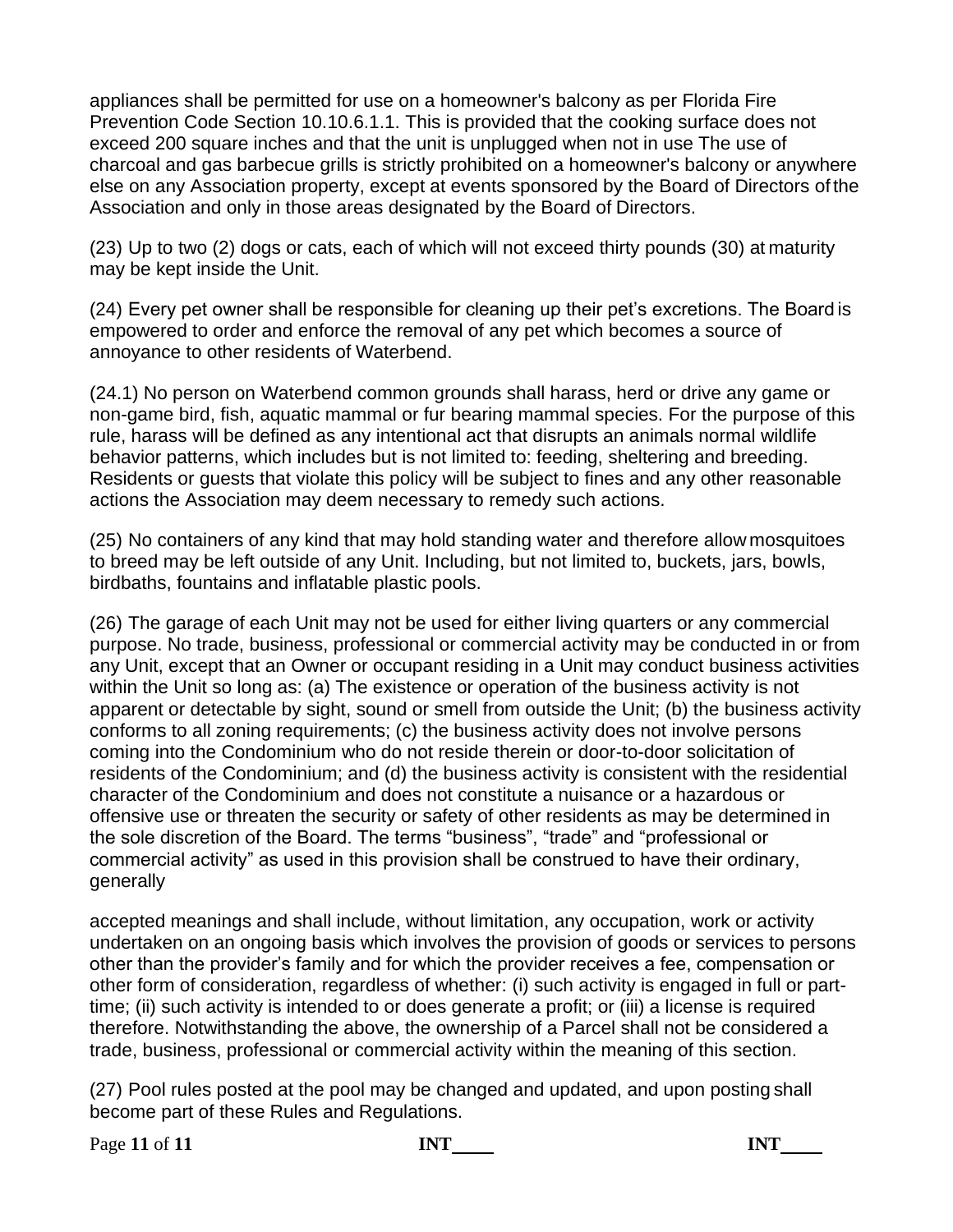## FOR YOU OWN SAFETY **NO DIVING IS PERMITTED.**

1. Pool hours are from 8 a.m. until dusk. Security will be called when persons

are in the pool area after dusk. No night time swimming is allowed.

2. No lifeguard on duty – swim at your own risk.

3. No wheeled recreation equipment or vehicles, including but not limited to tricycles, bicycles, scooters, skates or skateboards are allowed in the pool area.

4. No pets are allowed in the pool or on the pool deck.

5. Except for plastic water bottles, no food or drink, or any glass items, are allowed in the pool or on the pool deck, except during Association sanctioned functions.

6. Voices and electronic equipment must be kept to a low volume.

7. Chairs/lounges must have towels placed on them while in use. Please close the umbrellas when you are finished using them to prevent damages due to high winds.

8. All persons must shower before entering the pools. Suntan oils and lotions do damage to the pool filtering equipment, they also damage the pool furniture.

9. Children must be accompanied by a resident adult.

10. Incontinent persons or persons using diapers are not permitted in either pool.

11. No running, jumping, ball playing, rubber rafts or large toys are allowed in the pool or on the pool deck. Any type toys left in the pool area overnight are discarded the following day. Please take all personal items with you when you leave to prevent loss.

12. A maximum of 43 persons are allowed in the pool.

13. No private functions in pool area without Board approval.

## **14. No Smoking at the pool or in the restrooms**

THANK YOU FOR YOUR COOPERATION AND ENJOY THE POOL AND DECK.

\*The Waterbend Pool and Deck area is for the exclusive use of the Membership of the Waterbend Condominium Association and their guests.

(28) All Owners are required to notify the Association with respect to the sale or lease of their unit by completion of the "Application For Rental or Resale" form at least 30 days prior to the transaction. Contact management firm for the application to be completed by the new owner or tenant.

Page **12** of **11 INT INT** A signed copy of the current **Rules & Regulations** and a copy of the contract or lease must accompany the completed application, along with a check, made payable to Waterbend, for the application fee. The "Certificate of Approval" must be signed by the Board Officers and